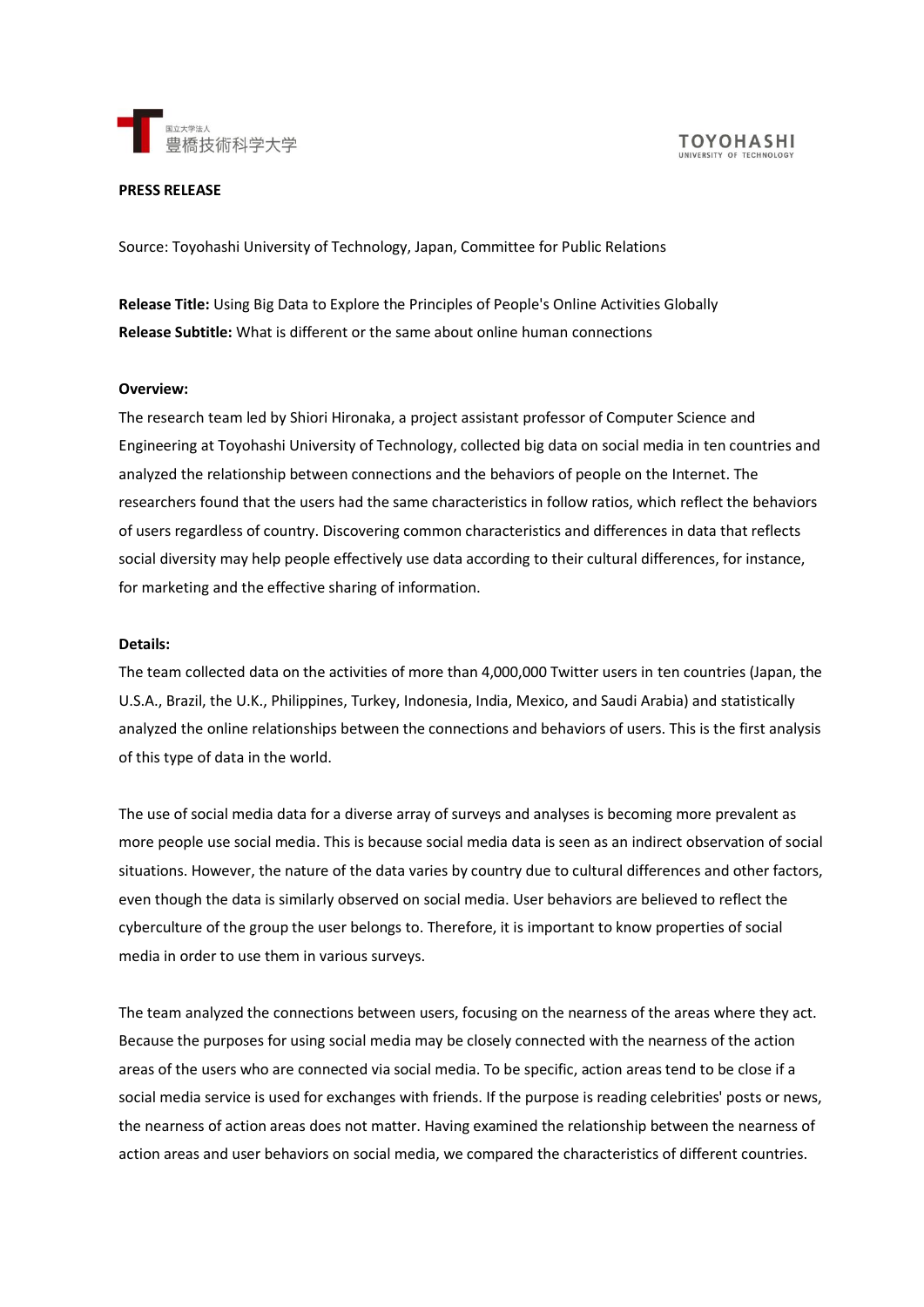

# **TOYOHASHI**

As a result, we identified ten countries with common points regarding user characteristics related to the nearness of action areas. One characteristic is the follow ratio. It is the ratio of those a user is following to the followers of the user. If the follow ratio is high, it is believed that a user is accessed by people wishing to read the user's posts. We also found that the users with longer profiles tend to be farther from the action areas of the connected users. However, the ten countries do not necessarily have this in common.

Essentially, data on social media connections can express information about users around the world in the same way. However, this may not ensure the expected precision for such functions as friend recommendations and attribute estimations as the nature of the data individually differs due to cultural differences. The identified characteristics are expected to help provide the best information to users of different countries and cultures.

## **Future outlook:**

The research team will clarify differences between cultures using social media and identify clues for the creation of a next-generation social media outlet by investigating the nature of big data about social media that is observed on social media.

This research project was sponsored by JPMJMI20B4, a JST-Mirai Program.

### **Reference:**

Shiori Hironaka, Mitsuo Yoshida and Kyoji Umemura (2021). Cross-Country Analysis of User Profiles for Graph-Based Location Estimation. IEEE Access, doi: 10.1109/ACCESS.2021.3086523. <https://ieeexplore.ieee.org/document/9446911>

### **Further information**

Toyohashi University of Technology 1-1 Hibarigaoka, Tempaku, Toyohashi, Aichi Prefecture, 441-8580, JAPAN Inquiries: Committee for Public Relations E-mail: press@office.tut.ac.jp Toyohashi University of Technology founded in 1976 as a National University of Japan is a research institute in the fields of mechanical engineering, advanced electronics, information sciences, life sciences, and architecture.

Website:<https://www.tut.ac.jp/english/>